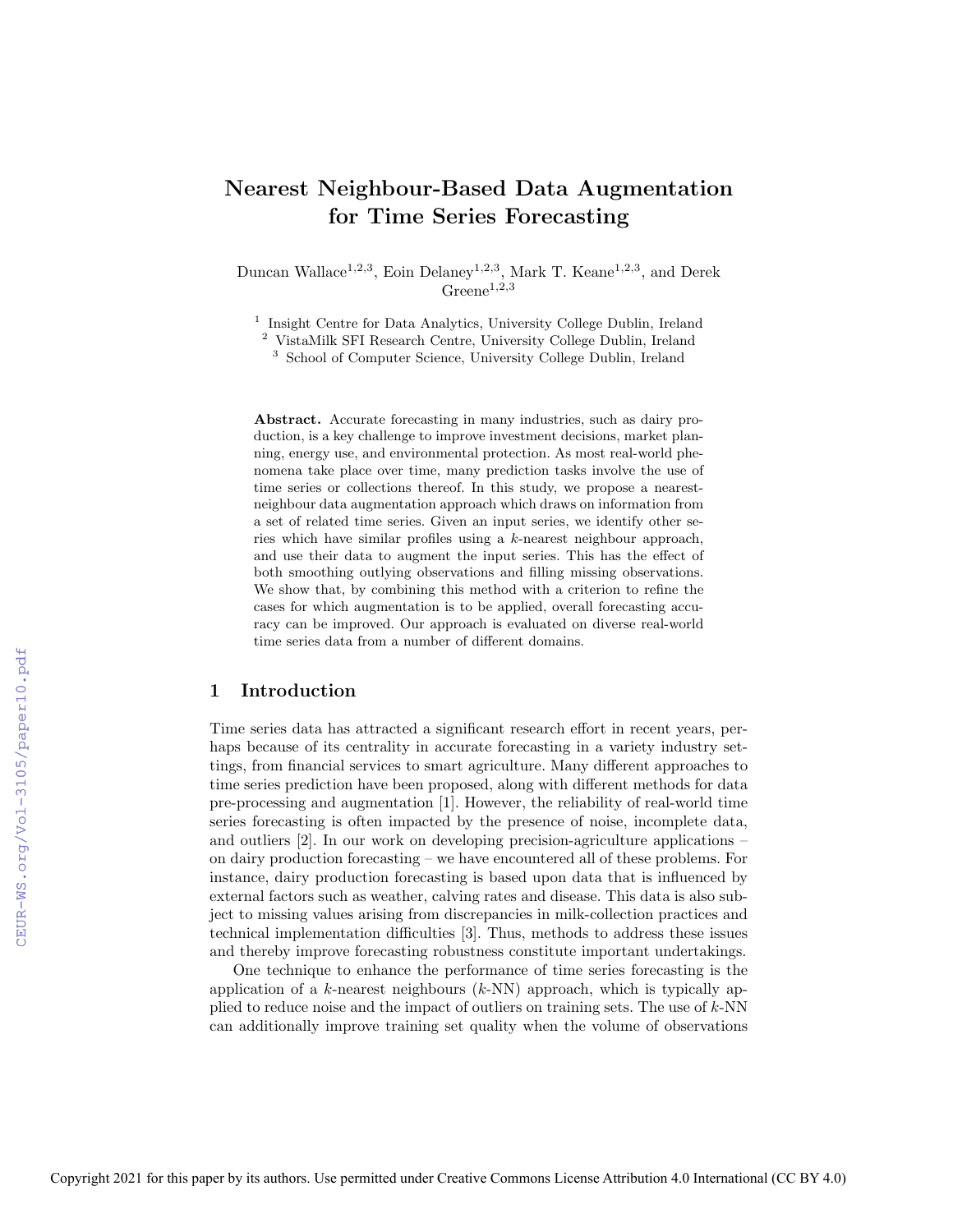is limited. Recent research has, to the best of our knowledge, used perturbed examples of existing observations to generate neighbours for the application of this approach, as opposed to using real-world occurrences [4][5][6]. However, in the context of time series analysis, for many applications we might have multiple distinct series, each corresponding to a different entity. For instance, in the context of milk production, we might have a large collection of series, each of which represents data for a different farm associated with the same dairy processor.

To harness this additional information provided for a collection of entities, we propose using an approach motivated by  $k$ -NN regression, which attempts to make a prediction for a continuous target by averaging cases in the same neighbourhood. In our case, we generate a forecast for a given input series by incorporating information coming from an aggregated set of forecasts generated for neighbouring entities. Specifically, we apply this approach using the popular Prophet forecasting algorithm [7] to explore its potential effectiveness in data smoothing, and to a lesser extent data interpolation. We perform a detailed evaluation using five real-world datasets from four different application domains. Our analysis considers the importance of both the neighbourhood size  $k$  and the volume of available data. Our findings presented in Section 4 indicate that not all data is suited to this augmentation approach. Therefore, we also provide a means to profile entities, using a validation window, to ensure that augmentation is applied to instances more suited its application. Using a combination of  $k$ -NN regression and this filtering criterion, we observe improved accuracy across all datasets, when compared to baseline forecasts produced by Prophet alone.

# 2 Related Work

The standard definition of time series forecasting assumes the existence of a set of time-ordered observations of a variable Y, denoted  $y_1, y_2, \ldots, y_t$ , where yi is the value of  $Y$  measured at time  $i$ , and defines the predictive task as trying to forecast the future values of this variable for time stamps  $s > t$ . Many variants of this general task exist, including the use of other measured variables as potential predictors of the future values of the target series  $Y$ . Still, the general assumption is that there is an unknown function that "maps" past observations to future values of Y . The learning goal is to approximate a function using some prediction error criterion and a historical record of observed values. The predictors used for forecasting the future values of  $Y$  are usually the most recent observations of Y , as the basic assumption of time series forecasting is that of the existence of some form of correlation between successive observations of the series. This is the methodology employed in most approaches to time series forecasting, including the well-known ARIMA models [8]. This strategy assumes that future values of the series are only dependent on a limited number of previous values.

High-dimensional multivariate data can sometimes produce superior forecasting results to those achieved using linear time series. For instance, in the context of single-farm prediction of milk production, the most successful models are the surface fitting model and the NARX (Nonlinear autoregressive model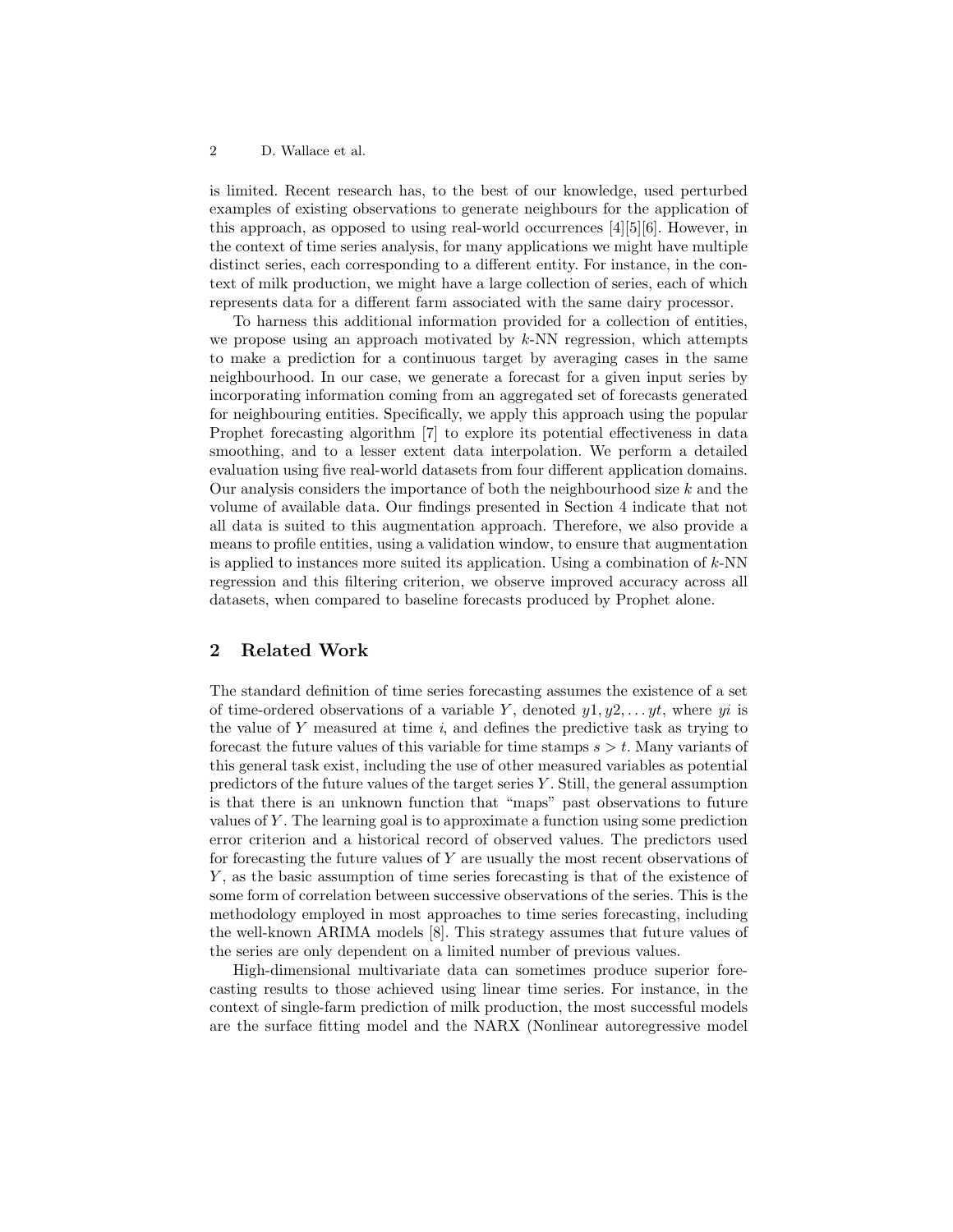with exogenous inputs (RMSE 75.5kg, 365 day horizon)) [9], using features such as Days-In-Milk (i.e., how many days a cow has been lactating) and the NCM (number of cows milked) in the herd. In this same farming context some studies have used as many as twelve features including genetics, feed and grazing management information of the individual cows. However, such high-resolution data is not readily available for most commercial farms. Consequently, multivariate time series forecasting will typically require domain specific approaches, and may exhibit scalability issues.

One popular time series forecasting procedure is Prophet [7], which is based on an additive regression model that includes a seasonal component and a piecewise linear or logistic growth curve trend. The platform includes seasonality effects for non-linear data and automatically detects changes in trends by selecting change points from the data. To this end it has had proven applicability in relation to large scale forecasting requirements and has outperformed ARIMA in a range of different tasks, including predicting COVID-19 cases numbers [10] and making long-range predictions in the context of animal disease spread [11].

The k-nearest neighbour algorithm is a well-known non-parametric method used for classification and regression. It has been labelled as a lazy learner as the algorithm does not learn a discriminative function, but rather stores the instances for later use. Given some features or explanatory variables of a new instance to be regressed on,  $k$ -NN finds the  $k$  training instances that are closest to the new instance according to some distance metric.In the context of time series data, k-NN has been employed in a range of disparate ways. For instance, its use can be witnessed in local prediction: by breaking down domains into local neighbourhoods and fitting to each neighbourhood separately. This type of methodology can be found in bootstrapping as far back as Jayawardena and Lai [5], or more recent variants such as that found in Wu at al.'s paper concerning support vector regression, where the weighted averaging of  $k$  neighbours is adopted and the weight function made proportional to the inverse of square Euclidean distances between  $Y(t)$  and  $Y(t0)$  [4]. In particular, many papers specifically consider time series nearest neighbours from a position of a lack of extant real-world neighbours within their datasets. As noted by Martínez et al., there has been limited application of  $k$ -NN regression to time series forecasting [6]. This may be specifically exacerbated by a dearth of datasets in some domains that provide collections of related time series for  $k$ -NN to be performed upon. However, later in Section 3.2, we highlight a number of domains where collections of related series are readily available.

### 3 Methods and Materials

#### 3.1 Proposed Method

A variety of techniques have been proposed for manipulating time series representations to improve the outputs of downstream tasks. While *data augmenta*tion has largely been used to generate additional training data in the context of image datasets, Oh et al. [12] considered producing additional time series for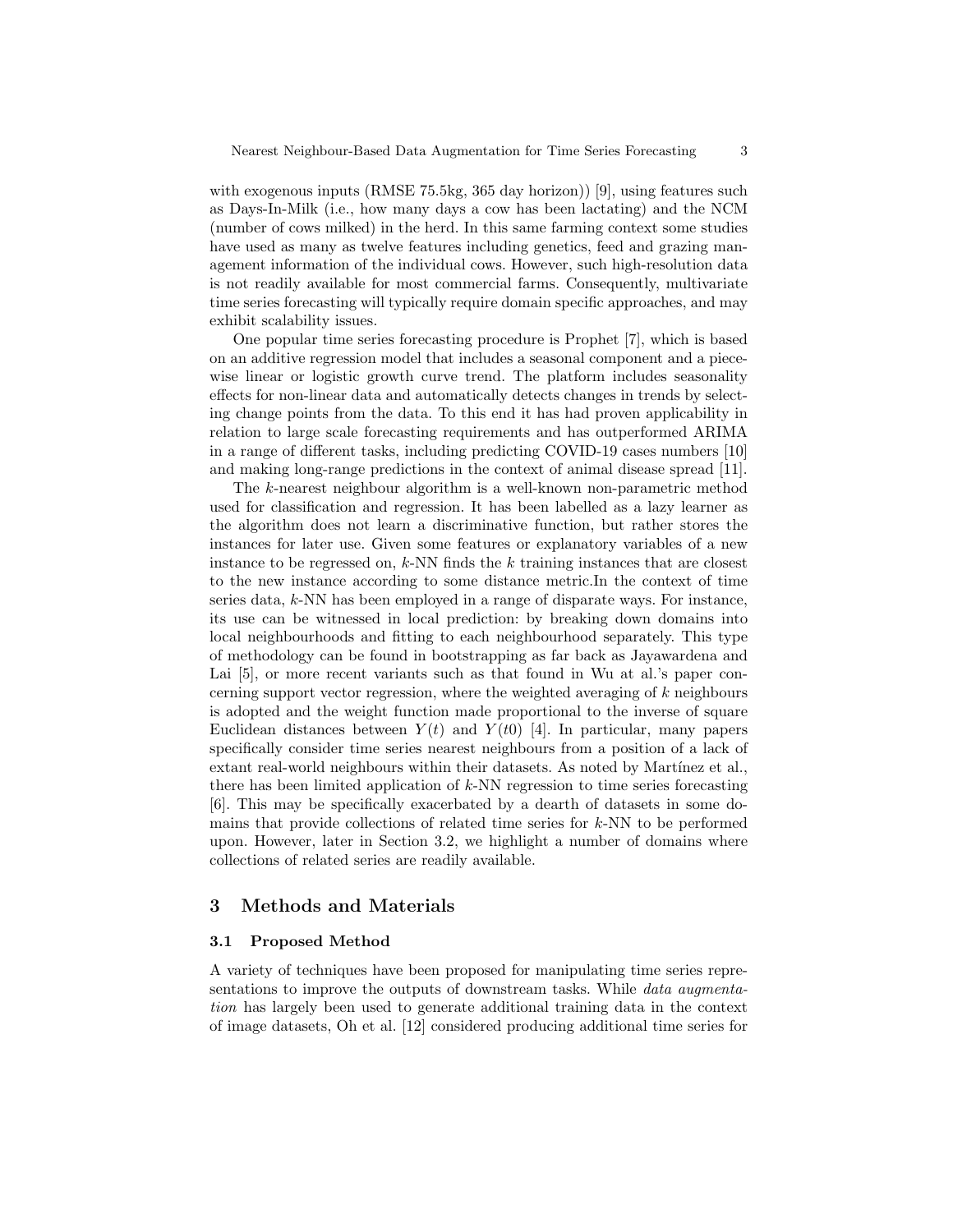classification, using an interpolation-based approach. In the context of time series forecasting, a more common approach for producing robust estimates has been to construct ensembles of multiple models [13, 14]. Such approaches can either be used to improve the performance of a group of models, or reduce the likelihood of an unfortunate selection of a poor model. A feature of many realworld data sources is the presence of both noise and missing values. Therefore, we employ two different augmentation methodologies to improve predictive performance in such an environment. We use the k-NN algorithm in the form of data augmentation of data series to reduce noise and erratic values, while  $k$ -NN for data interpolation is also performed to fill in missing values for a given series.

**Data augmentation.** Given a collection of related time series  $\{T_1, \ldots, T_n\}$ , representing n different entities, we produce a forecast for an individual series  $T_i$  as follows. Firstly, we identify its k nearest neighbouring entities using unweighted Euclidean distance over time series of equal length. Next, we produce an augmented time series for each entity that comprises the arithmetic mean of observances, or interpolated instance in the event of a missing value. The arithmetic mean of time series was chosen as augmentation method as the fluctuations between the real world datasets chosen (such as meteorological or dairy production) were on a linear rather than logarithmic scale. The resulting augmented series  $T_i'$  was then used as the input data for a standard forecasting model. In our case, we employ Prophet, which has, to be best of our knowledge, never been tested with k-NN augmentation.

Selection criteria. Early experimentation indicated that data augmentation was not universally appropriate for every entity in a dataset. Consequently, we have developed an approach for filtering out entities that are less suited to augmentation. These might correspond to entities for which forecasting accuracy is already high, or outliers for which relevant neighbouring cases are unavailable. We can consider the time-series to be composed of distinct windows, with the term 'window' referring to a slice of the time series (which in the given datasets corresponds with a single year). Using a single window of the data as a validation set, we apply augmentation for a range of values of  $k$ , followed by the forecasting model in each case. We can then determine whether applying  $k$ -NN resulted in any positive change in forecasting performance (e.g., as measured by mean absolute error (MAE)), and, if it did, what value of  $k$  produced the best result. If no value of  $k$  produced a positive change then the entity is filtered from the augmentation process. We refer to the entities for which augmentation is applied as "contested", and those for which it is not applied as "uncontested".<sup>4</sup> However, if the approach produced a positive result when using only one value of  $k$ , an

<sup>4</sup> Given that we are interested in the effectiveness of both the filtering technique, and data augmentation, we consequently adopt this terminology to add clarity and distinguish between the original results that form our baselines, which are entirely unaugmented, and the test results which consist of both augmented and unaugmented cases.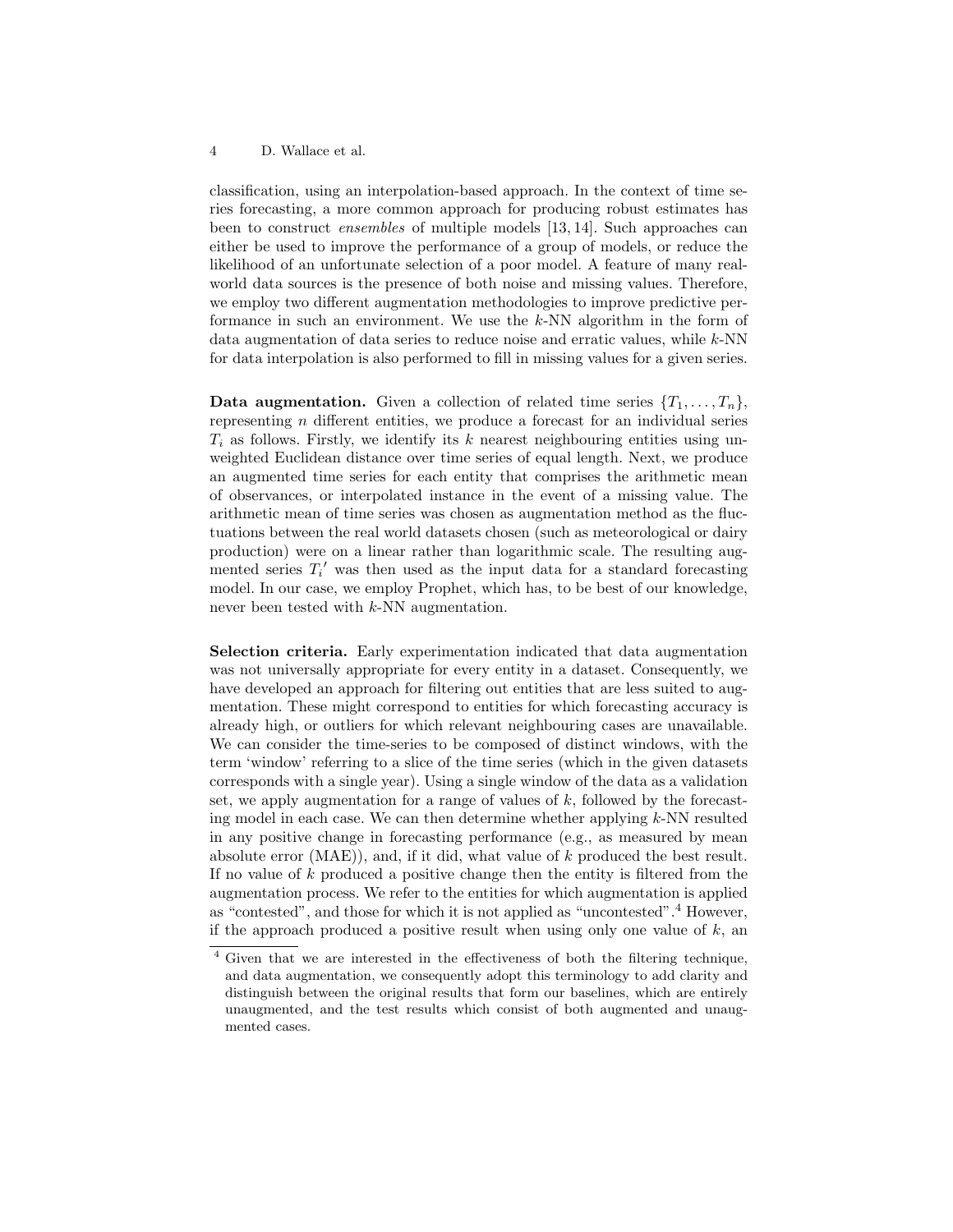

Fig. 1. Overview of methodology and evaluation steps employed.

additional check was performed to see if the difference in MAE for this entity's validation window was above average (across all entities for the validation window). If this happened to be the case, then such entities were also discarded for use with the proposed approach. A comparison between entities which were and were not selected using this basis will be provided in Section 4.

# 3.2 Datasets

We now discuss five different datasets from domains where collections of related entities, represented as time series, naturally occur. We chose a diverse range of domains in order to prove the applicability of our approach. With the exception of the socioeconomic dataset, each of these domains is represented as univariate time series (while the lattermost, for the purposes of this research, is split into two separate univariate datasets).

Agricultural data. Our first dataset concerns milk production from 400 farms in Ireland for one dairy processor, as measured across four consecutive years. This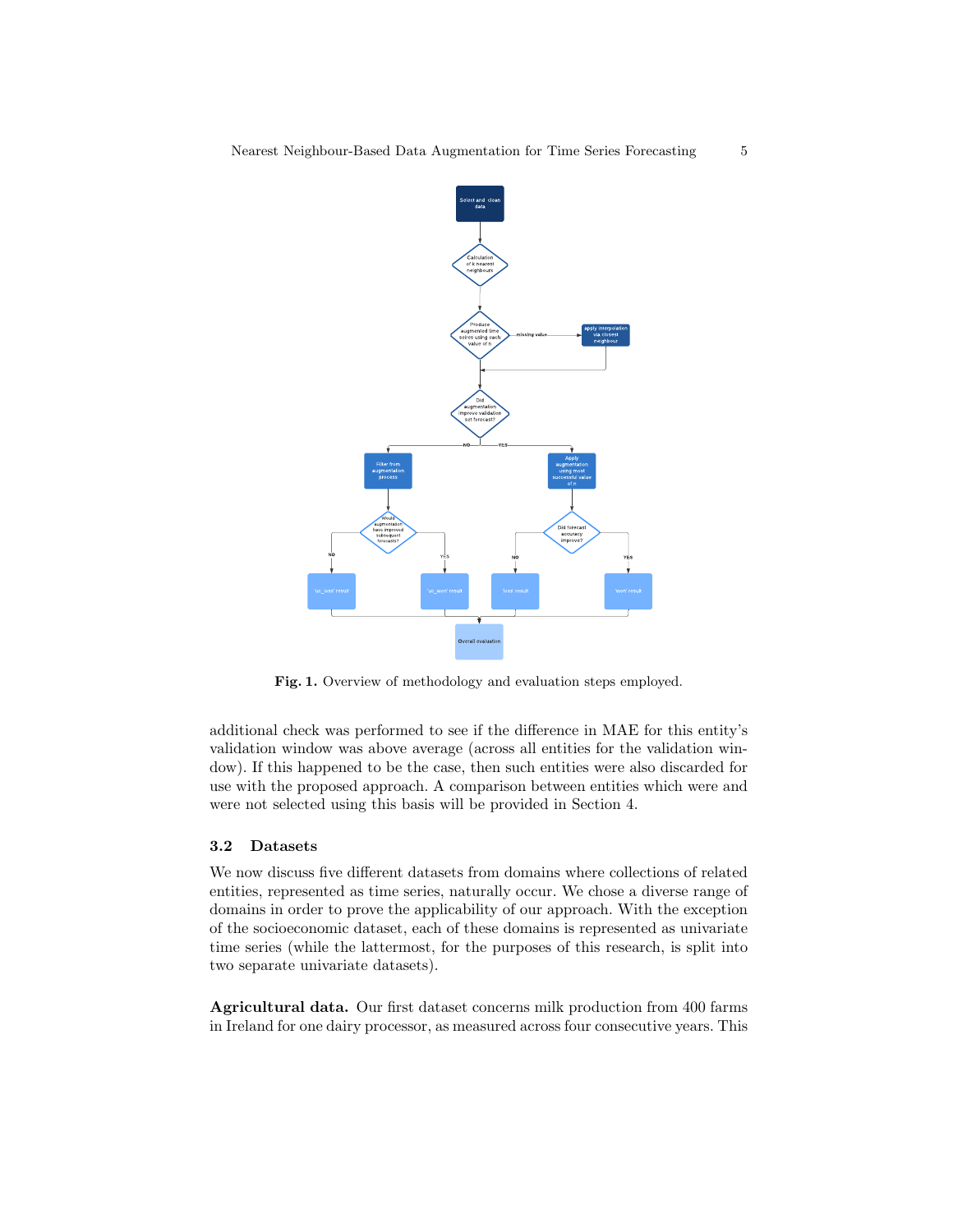will be referred to as the 'dairy' dataset in our experiments. Cases describe daily readings for the volume of milk collected on each farm. Each farm constitutes a separate entity and the predicted variable is the volume of milk collected from each entity. In any given year, milk supply forecasting is a fundamental driver for the dairy sector. Dairy processors use their forecasts to establish pricing levels, contracts with supplier farms, and the production requirements for their factories. Forecasting consequently strongly influences farm management (the prevention of under or over production, and also the manner of production adopted), the consumption of resources in the sector (e.g. fertiliser use, tanker-transport use for milk collections), and the processing efficiency of factories (avoiding waste from surplus milk supplies). Processors can drive sustainability changes through accurate and precise forecasting. However, such forecasting is highly challenging for many reasons: the forecast must be made over 1000s of farms which differ in their herd-profiles; the land farmed and farm-management practices is for the full year in advance, not incrementally as the year unfolds; and planning can encounter disruption from climate-change and disease outbreaks.

Meteorological data. The second dataset used here, involves the monthly average temperatures, recorded in degrees Fahrenheit, of 18 major cities from regions spread across the world, dating from the years 2000 and 2013. This corresponds to a subset of the Berkeley Earth climate change dataset [15]. This publicly available data, referred to as the 'weather' dataset in our experiments, concerns locations ranging from a latitude of 59.33 North to 37.78 South [16]. With values of southern latitudes considered negative, the mean latitude was 24.06 with a standard deviation of 39.3. Entities in this dataset represent individual cities, and the forecast variable is the monthly mean temperature of the given entity, over a window of a particular year. This type of mid- to long-range meteorological forecasting based upon temperature is very important for many economic sectors While the time-scale used in the course of this research was too small for longer climate-trend observation, improved methods to towards this end also have a bearing on the analysis of wider climate change modelling.

Socioeconomic data. The third dataset relates to the Local Area Unemployment Statistics (LAUS) program of the Bureau of Labor Statistics (BLS) of the United States. This consists of monthly estimates of civilian non-institutional population, labour force participation rates, and employment-population ratios for the 50 states and the District of Columbia from January 1976 onwards. Two separate datasets for this exist: one which is seasonally-adjusted (excluding civilian non-institutional population ages 16 and older) and one which is not (raw number of unemployed). These two datasets will be referred to as 'employment adj' and 'employment' respectively within tables. The seasonally-adjusted figures are determined by the BLS using the seasonal components of the LAUS labour force. For our purposes we used a subset of both these data, representing a range of 13 years, from which we obtained both our training and testing sets [17]. These two datasets consider states to be individual entities with the fore-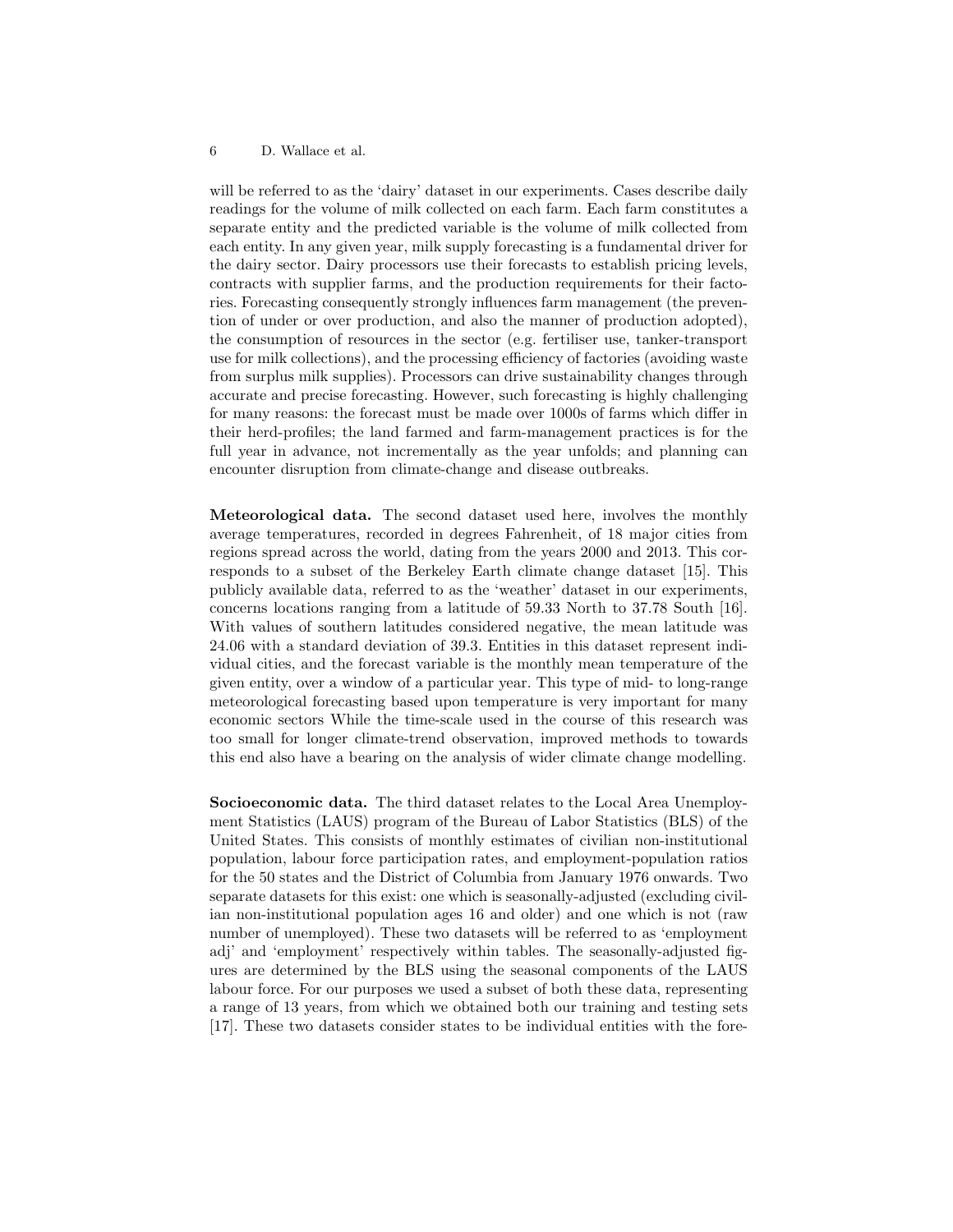| <b>Dataset</b> | <b>Total Entities</b> | <b>Test Windows</b> |
|----------------|-----------------------|---------------------|
| dairy          | 400                   |                     |
| weather        | 18                    |                     |
| employment     | 40                    | 10                  |
| adj employment | 40                    | 10                  |
| gas            | 18                    |                     |

Table 1. Summary of datasets used in our experimental evaluations.

cast variable being the number of unemployed people within each state (which, depending on the dataset, may have been seasonally adjusted). Forecasting of unemployment figures (particularly non-seasonal) is difficult due to the large number of external factors that have a bearing on these numbers. Sudden increases in non-seasonal unemployment often represent economic shocks triggered by unpredictable macroeconomic events. Being able to accurately forecast unemployment numbers therefore has a bearing on the capacity to predict recessions and larger economic cycles.

Energy data. The fifth and final dataset considered relates to the Natural Gas Gross Withdrawals and Production, measured in monthly million cubic feet per day, as compiled by the U.S. Energy Information Administration (EIA) [18]. This encompasses 18 separate entities (16 US states, the Federal Offshore production in the gulf of Mexico, and a conglomeration of all other US territories). This dataset will be referred to as 'gas' in our experimental results. The forecast variable relates to the gross withdrawal amount. Despite being subject to arguably fewer external factors than some of the earlier discussed datasets, accurate forecasting of gas production is nevertheless very problematic. Gas production is not entirely insulated from economic processes, and is dependent on a resource the volume of which is often difficult to estimate and whose extraction is non-trivial. Political policy may also have a significant bearing on production levels (particularly in recent years on the subject of fracking). All of these aspects contribute to significant issues when attempting to provide accurate forecasts.

### 4 Experimental Evaluations

#### 4.1 Method

Measures. Using the datasets described earlier we evaluated our proposed method using several measures. The principle measure used was the mean absolute error (MAE), in which a lower figure indicates a better performance. The baseline method in the experiments is the non-augmented Prophet forecast model applied to a single query time series.

Setup. For the purposes of our experiments, the first three windows in each dataset were used as training data, the next window as a validation set, and the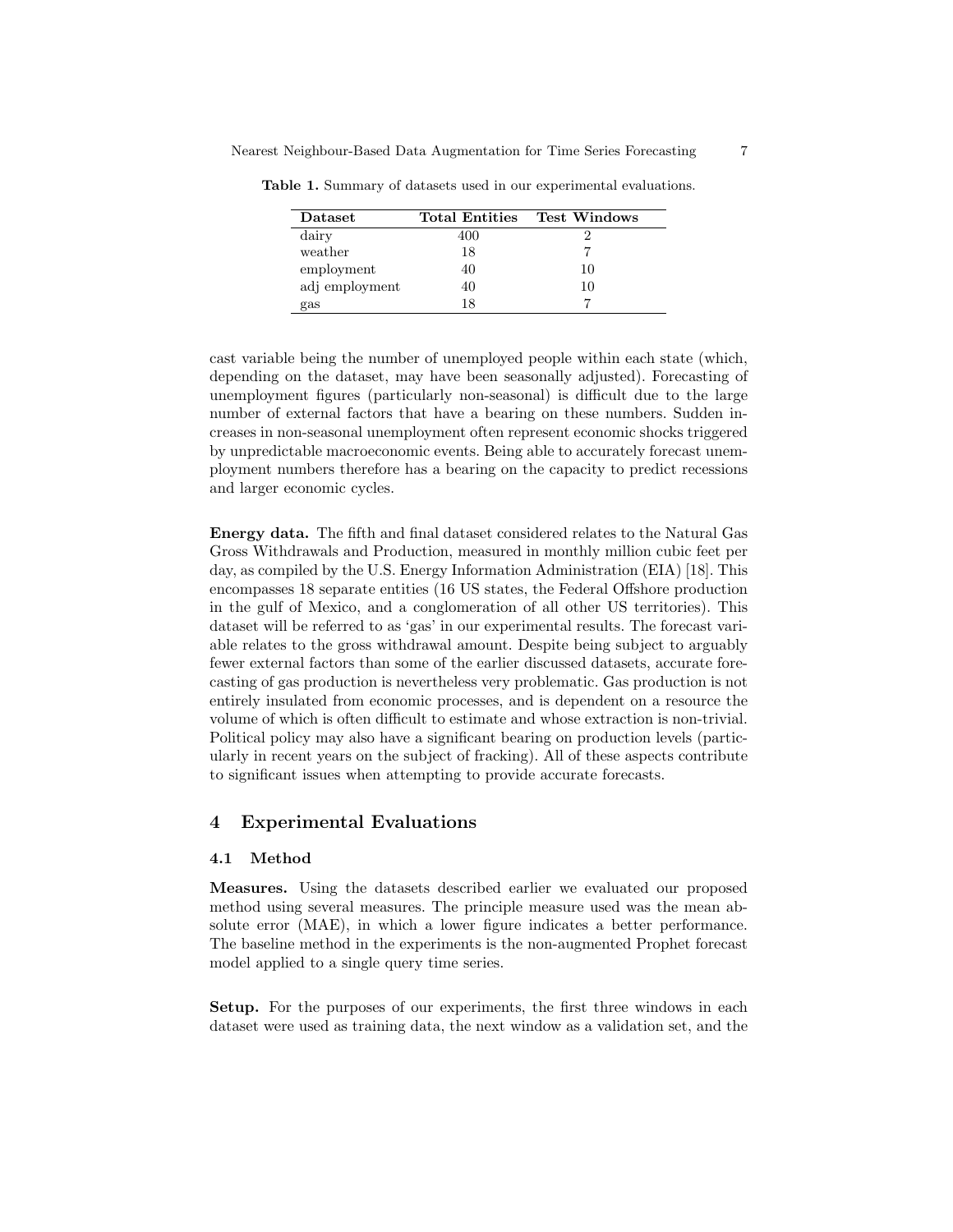subsequent windows as test data (the latter of which is used for Tables 3-4). For each window of the test data, we have a predicted and actual value. Forecasts were generated for each entity to provide a base rate and then further forecasts generated using training data composed as as an arithmetic mean for a range of neighbours. The base rate in these evaluations was the non-augmented predicted value provided by Prophet. The window of observations and predictions was then advanced by one period, with the length of a period being equal to a calendar year. The process was then repeated again ab initio, until the methodology was run over the full length of the respective dataset.

A potential limitation when using Euclidean distance as a metric to measure time series similarity is that when large absolute distances exist between different time series, it becomes harder to identify time series with similar trends and seasonality. In order to deal with this issue, we applied a normalisation in which the time series being compared were scaled, in proportion to the ratio of means. Missing data can also be an issue for forecasting in real-world datasets. While a potential solution to this can be to fill a missing value with the preceding day's value, in our method we instead replace the missing value with a mean of the values of k-nearest entities (i.e., interpolation).

Prophet has no native means to handle multiple entities' time-series-data for fitting an individual entity's time series forecast, so our proposed approach is consequently applied prior to the provision of data to the model. Prophet allows the use of a custom list of holidays and seasonalities in the model. However, the use of holidays as a parameter is only appropriate for time series whose values are discredited to days as opposed to months or years. As only one of our datasets contained daily data (the agricultural dataset), and the importance of holidays in this context was unclear, we do not utilise this functionality in our forecasts.

### 4.2 Results and Discussion

Number of neighbours. In our experiments, we consider augmentation using  $k \in [1, 5]$  neighbours. As outlined in Section 3.1, the validation window was used to establish whether or not the baseline forecasts would be "contested" using the data augmented via the proposed  $k$ -NN approach (i.e., whether or not additional neighbours should be used). However, the validation window is also used to establish what value of  $k$  should be used to this end. A frequency count of the value of k which produced the best result within the validation window was performed for all entities which passed the selection criterion. The results of this for each dataset can be viewed in Table 2. When the number of entities to provide this summation of  $k$  values was at least double the range of  $k$  values available (i.e., a clear majority), a global value of  $k$  was used for all further forecasts for that dataset (otherwise a local value of k was used).

Table 3 shows the difference in performance between these forecasts when the uncontested baseline forecasts are used, versus when the selection criteria determines that the augmentation approach should be used. In the table, uc lost and uc\_won refer to the uncontested cases which have not been augmented, and whether or not the proposed approach would have produced superior or inferior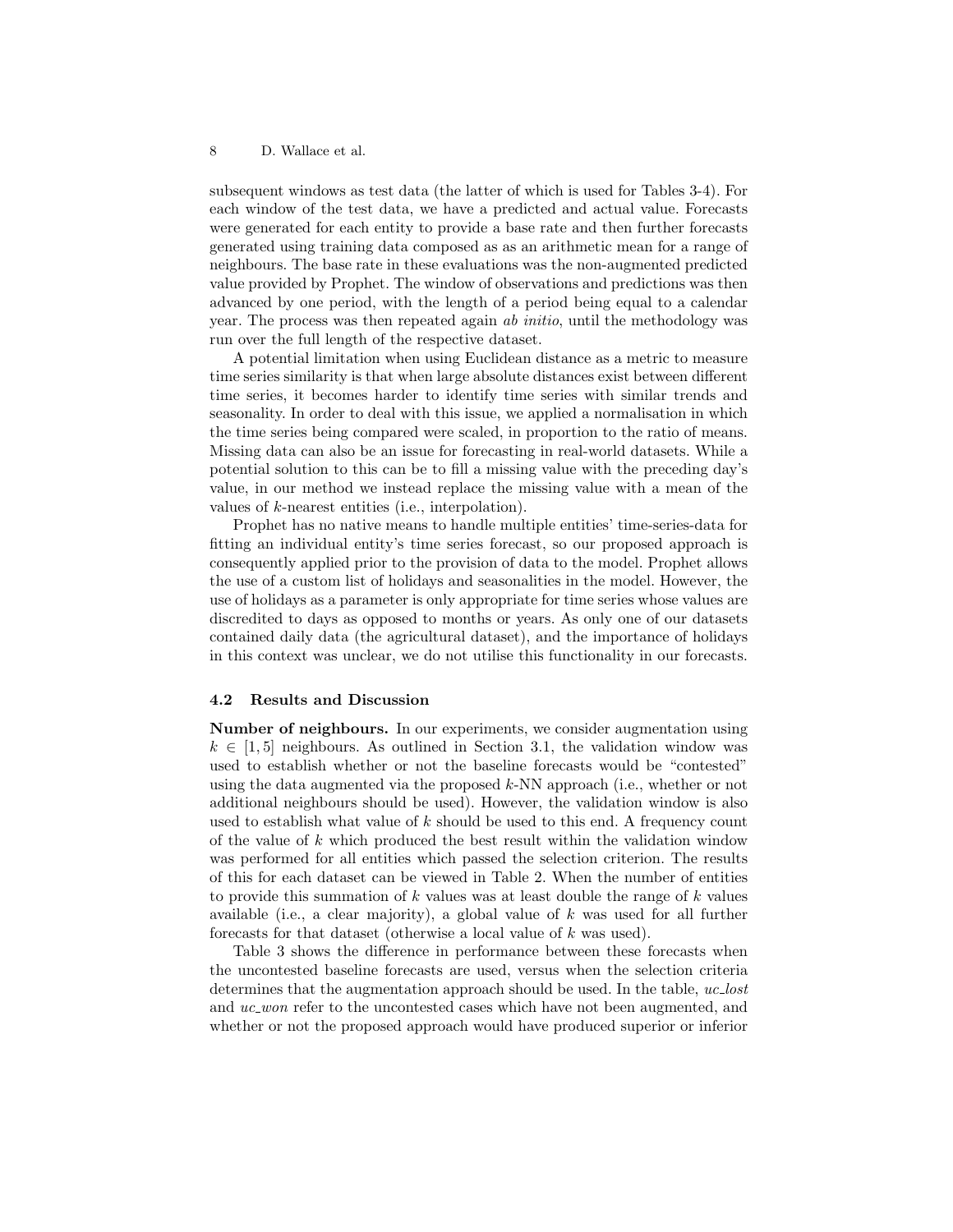|                       | $\kappa$ |    |                |    |     |
|-----------------------|----------|----|----------------|----|-----|
| Dataset               |          | 2  | 3              |    | b.  |
| weather               |          |    | $\mathcal{D}$  | 2  |     |
| dairy                 | 11       | 19 | 33             | 59 | 111 |
| employment            | 9        | 3  | $\overline{2}$ |    | 6   |
| employment (adjusted) | 11       | 3  | 2              | 4  |     |
| gas                   |          | 2  |                |    |     |

Table 2. Optimal k value for selected entities on each dataset.

Table 3. Summary of wins and losses for all entities in each dataset where the proposed method is applied (won and lost) and where it is not applied (uc won and uc lost).

| Dataset          | uc_won | uc_lost | won | $_{\rm lost}$ |
|------------------|--------|---------|-----|---------------|
| weather          | 36     | 107     | 35  | 20            |
| dairy production | 106    | 74      | 138 | 82            |
| employment       | 72     | 90      | 87  | 84            |
| employment adj.  | 76     | 104     | 87  | 93            |
| gas production   |        | 79      |     |               |

Table 4. Summary of mean absolute error (MAE) performance on each dataset.

| Dataset          | uc_won    | uc_lost       | won       | lost         |
|------------------|-----------|---------------|-----------|--------------|
| weather          | 43.43     | -176.88       | 22.32     | -6.69        |
| dairy production | 26843.21  | $-18208.28$   | 36671.28  | $-19619.10$  |
| employment       | 275783.67 | $-2403315.51$ | 764489.92 | $-687292.87$ |
| employment adj.  | 505932.30 | -2987825.88   | 764489.92 | -737828.20   |
| gas production   | 1194.00   | $-93314.10$   | 3292.11   | $-2866.42$   |

results had it been used. These results relate to the test data of all chosen entities, where the maximum value is the number of windows multiplied by the number of entities for a given dataset. Where the augmentation approach is adopted we can also see, for a given forecast, whether or not the change has resulted in an increase or decrease in accuracy (i.e., won and lost respectively).

Table 3 reveals considerable differences between datasets. For instance, the dairy dataset would have seen overall more forecasts improve than deteriorate through k-NN without augmentation applied to its data, but the weather dataset would have seen two thirds of its non-augmented forecasts obtain worse results than that of the baseline. Overall, the proposed selection criteria appears to have achieved a reliable basis for excluding many of the forecasts less suited to an augmentation approach. Indeed, only one dataset (employment adj.) shows more cases chosen by the selection criteria suffering from reduced accuracy than the number of those benefiting.

Moving beyond a simple count of wins and losses to the overall magnitude of these changes (Table 4), again we observe that uncontested forecasts, which fail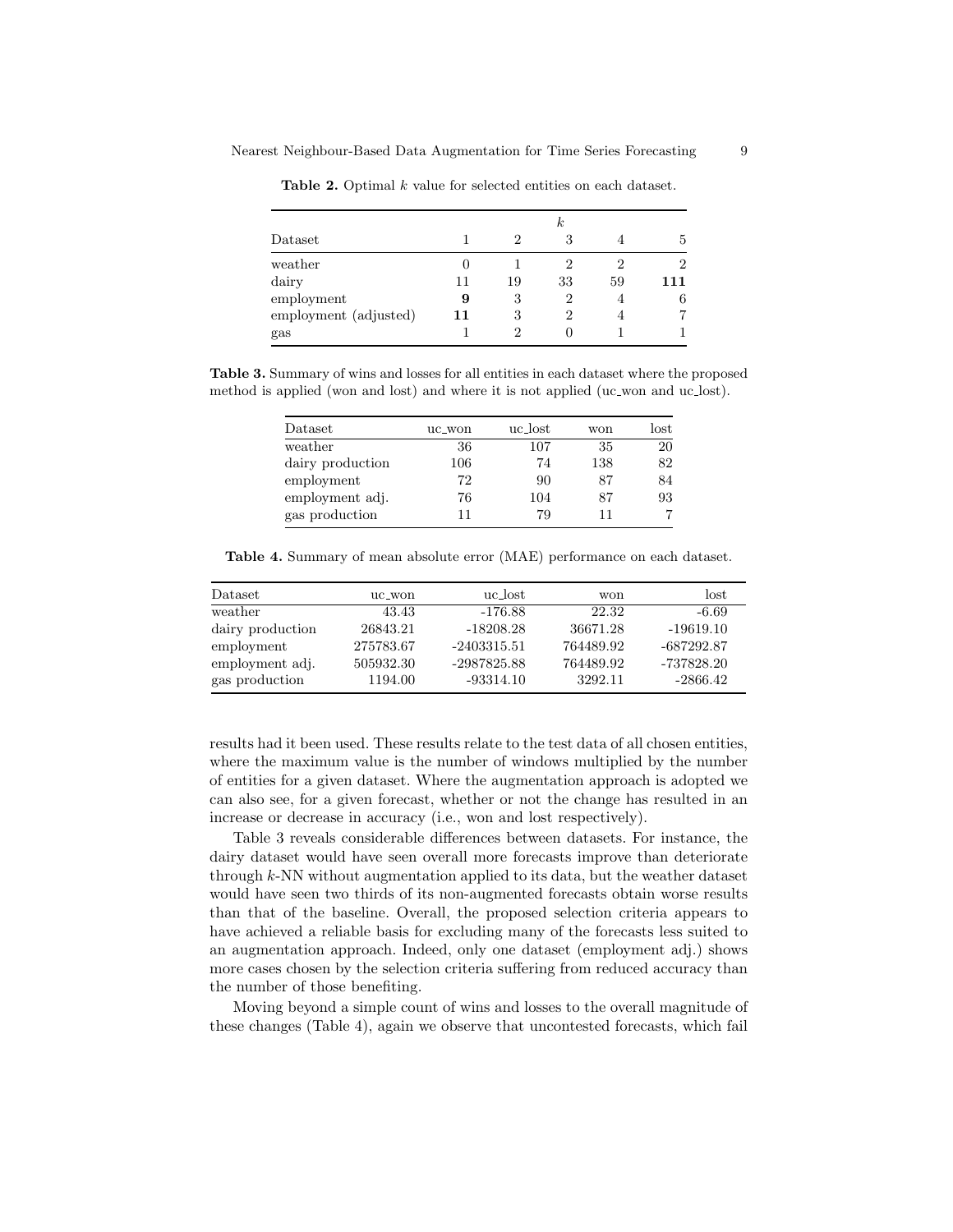Table 5. Summary of overall results, using the proposed selection criterion.

|                 | weather | dairy    | employment | employ. adj. | gas      |
|-----------------|---------|----------|------------|--------------|----------|
| Mode for $k$    | -       |          |            |              |          |
| Records         | 55      | 220      | 171        | 180          | 18       |
| Mean MAE        | 3.84    | 787.18   | 26453.74   | 25919.66     | 528.64   |
| Mean MAE change | $-0.28$ | $-77.51$ | $-451.44$  | $-148.12$    | $-23.65$ |



Fig. 2. Temperature forecast accuracy over holdout windows for the entity Warsaw, for values of  $k \in [1, 5]$ , (relating to each value's respective MAE value), with the baseline indicated by ' $k = 0$ ', and MAE represented by the y axis.

the selection criteria, in general would have seen a performance decrease with the application of k-NN. Overall, we can see that there is not a single dataset in which the overall MAE declines for the selected forecasts. An overall summary of this information is given in Table 5. We report both the average MAE and the average reduction in error across entities that conform to the selection criteria.

If we look at a single sample entity in Fig. 2 that qualifies for the application of the augmentation approach in the weather dataset (specifically depicting Warsaw, with y-axis representing MAE value), we can see the approach's accuracy relative to both the baseline Prophet MAE and the hypothetical performance using different values of k. Using the validation window corresponding to  $2001$ , all values of k showed improvement over the baseline Prophet forecast, and as the weather dataset applies a local rather than universal value for k on the test set, the value of k that performed best in this instance was chosen  $(k = 5)$ . While the forecasting performance for all values of k broadly match the peaks and troughs of the baseline, significant improvement can be seen across the different windows. In this case the nearest neighbours which combine to provide the augmentation training data for MAE5 are, in ascending order: Wroclaw, Kiev, Kherson, Stockholm, and Uppsala.

Fig. 3 shows augmentation performance for a single farm from the dairy dataset where x axis represents time, and y axis represents volume of milk produced in litres. In the plot we can see how close the different augmentation approaches  $(\hat{y}_1 - \hat{y}_5)$ , as well as the baseline Prophet forecasting  $(\hat{y})$  come to predicting the actual production values (y) for this window. As the dairy dataset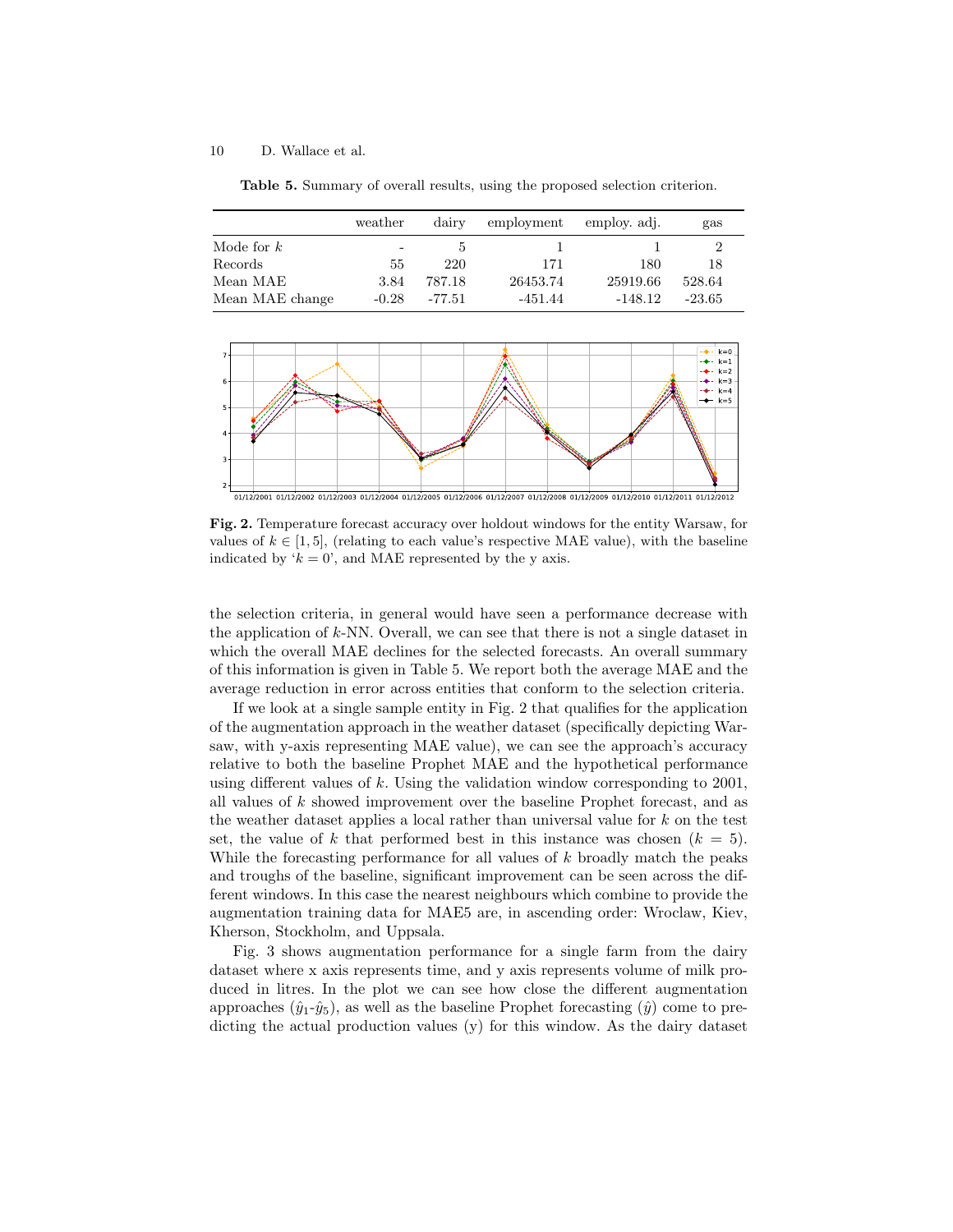

Fig. 3. Monthly milk production forecasts generated using different k-NN augmentation approaches for values of  $k \in [1, 5]$ , with the baseline indicated by  $\hat{y}$  and ground truth indicated by y.

utilised a global value of k,  $\hat{y}_5$  was the model chosen for all entities that were selected for augmentation. Notably, not all values of  $k$  in this instance achieve improved results over the baseline, with both  $\hat{y}_1$  and  $\hat{y}_2$  being generally inferior to the baseline. However,  $\hat{y}_5$  provides a good match for the actual production values of this farm.

# 5 Conclusions and Future Work

Despite the strong performance of the baseline Prophet algorithm, our findings indicate that potential improvements can be made with an aggregation approach to the training data using a  $k$ -NN methodology, in situations where we have multiple related entities represented as time series. Our results indicate that, while this has demonstrable benefit, it is by no means universally successful. Nevertheless, there is clear promise offered by using different time series with similar profiles, in domains where forecasting is challenging due to noisy or missing data.

Although this work has established the potential use of this methodology, questions remain concerning the potential use of different distance metrics for the measurement of neighbours, and whether the use of additional validation windows could provide sufficient data to adapt a more precise aggregation technique. While the various datasets explored provided a diverse ranges of entities, it was beyond the scope of this research to establish how many entities are required for this methodology to be effective. Furthermore, we intend to extend this research by considering how k-NN in this context can ultimately aid in providing use explanations of forecasting outputs to end users.

Acknowledgements. This publication has emanated from research conducted with the financial support of (i) SFI and the Department of Agriculture, Food